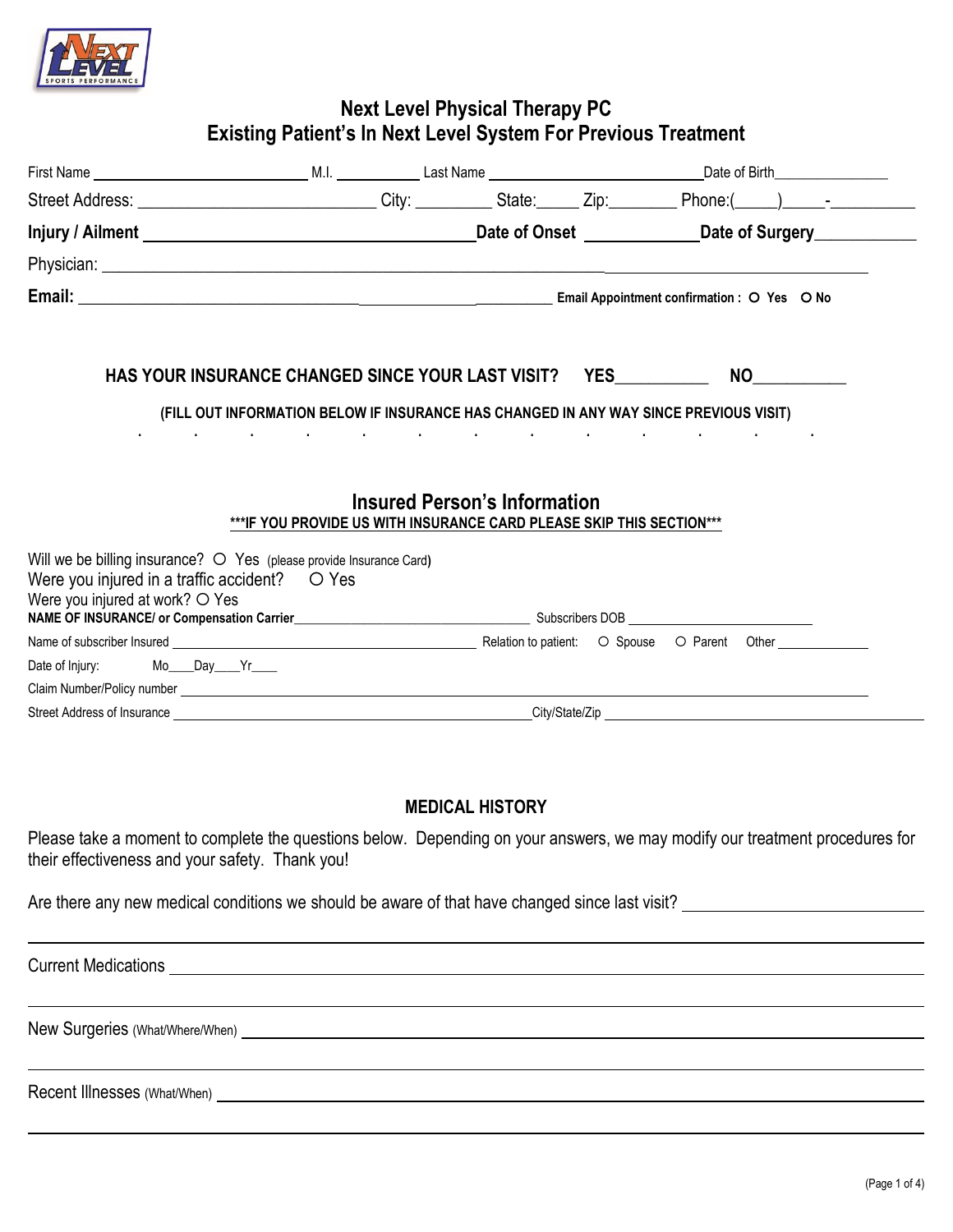## *. PLEASE FILL OUT COMPLETELY. THIS IS REQUIRED BY YOUR INSURANCE COMPANY FOR PAYMENT OF SERVICES*

# **DATE OF ONSET**:\_\_\_\_\_\_\_\_\_\_\_\_\_\_\_\_\_\_\_\_\_\_\_\_\_\_\_\_\_\_\_\_\_\_\_\_\_\_\_\_\_\_\_\_\_\_\_\_\_\_\_\_\_\_\_\_\_\_\_\_\_\_\_\_\_\_\_\_\_\_\_\_\_\_\_

|                 | 1. Briefly Describe your symptoms:                                                                     |         |                       |                         |               |                                           |                    |                                   |                                       |                     |             |                                            |                                                                                                                   |  |
|-----------------|--------------------------------------------------------------------------------------------------------|---------|-----------------------|-------------------------|---------------|-------------------------------------------|--------------------|-----------------------------------|---------------------------------------|---------------------|-------------|--------------------------------------------|-------------------------------------------------------------------------------------------------------------------|--|
|                 | 2. How did your symptoms start?                                                                        |         |                       |                         |               |                                           |                    |                                   |                                       |                     |             |                                            |                                                                                                                   |  |
|                 | 3. Average pain intensity<br>LAST 24 HOURS no pain<br><b>PAST WEEK</b>                                 | no pain | $\boldsymbol{0}$<br>0 | $\overline{1}$          | $\frac{2}{2}$ | $\frac{3}{3}$                             | $\frac{4}{4}$      | $5\phantom{.0}$<br>$\overline{5}$ | $\begin{array}{c} 6 \\ 6 \end{array}$ | 7<br>$\overline{7}$ | 8<br>8      | 9<br>9                                     | 10 worst pain<br>10 worst pain                                                                                    |  |
| 4.              | How often do you experience your symptoms?                                                             |         |                       |                         |               |                                           |                    |                                   |                                       |                     |             |                                            |                                                                                                                   |  |
|                 | $\Box$ Constantly (76%-100% of the time) $\Box$ Frequently (51%-75% of the time)                       |         |                       |                         |               | $\Box$ Occasionally (26%-50% of the time) |                    |                                   |                                       |                     |             | $\Box$ Intermittently (0%-25% of the time) |                                                                                                                   |  |
|                 | and housework)                                                                                         |         |                       |                         |               |                                           |                    |                                   |                                       |                     |             |                                            | 5. How much have your symptoms interfered with your usual daily activities? (including both work outside the home |  |
|                 | $\Box$ Not at all<br>$\Box$ A little bit                                                               |         |                       | $\Box$ Moderately       |               |                                           | $\Box$ Quite a bit |                                   |                                       | $\Box$ Extremely    |             |                                            |                                                                                                                   |  |
|                 | 6. In general, would you say your overall health right now is<br>$\square$ Excellent                   |         | $\Box$ Very good      |                         | $\Box$ Good   |                                           |                    | $\Box$ Fair                       |                                       | $\square$ Poor      |             |                                            |                                                                                                                   |  |
| symbols:        | Pain Diagram<br>Please mark the area of injury or discomfort on the chart below, using the appropriate |         |                       |                         |               |                                           |                    |                                   |                                       |                     |             |                                            |                                                                                                                   |  |
| <b>Numbness</b> |                                                                                                        |         |                       | Pins & Needles<br>00000 |               | <b>Burning</b>                            |                    | <b>AAAAA</b>                      | Aching                                |                     | <b>XXXX</b> | Stabbing                                   |                                                                                                                   |  |
|                 |                                                                                                        |         | йØ                    |                         |               | (FF)                                      |                    |                                   | $\ell_{\sharp\sharp\sharp}$           |                     |             |                                            |                                                                                                                   |  |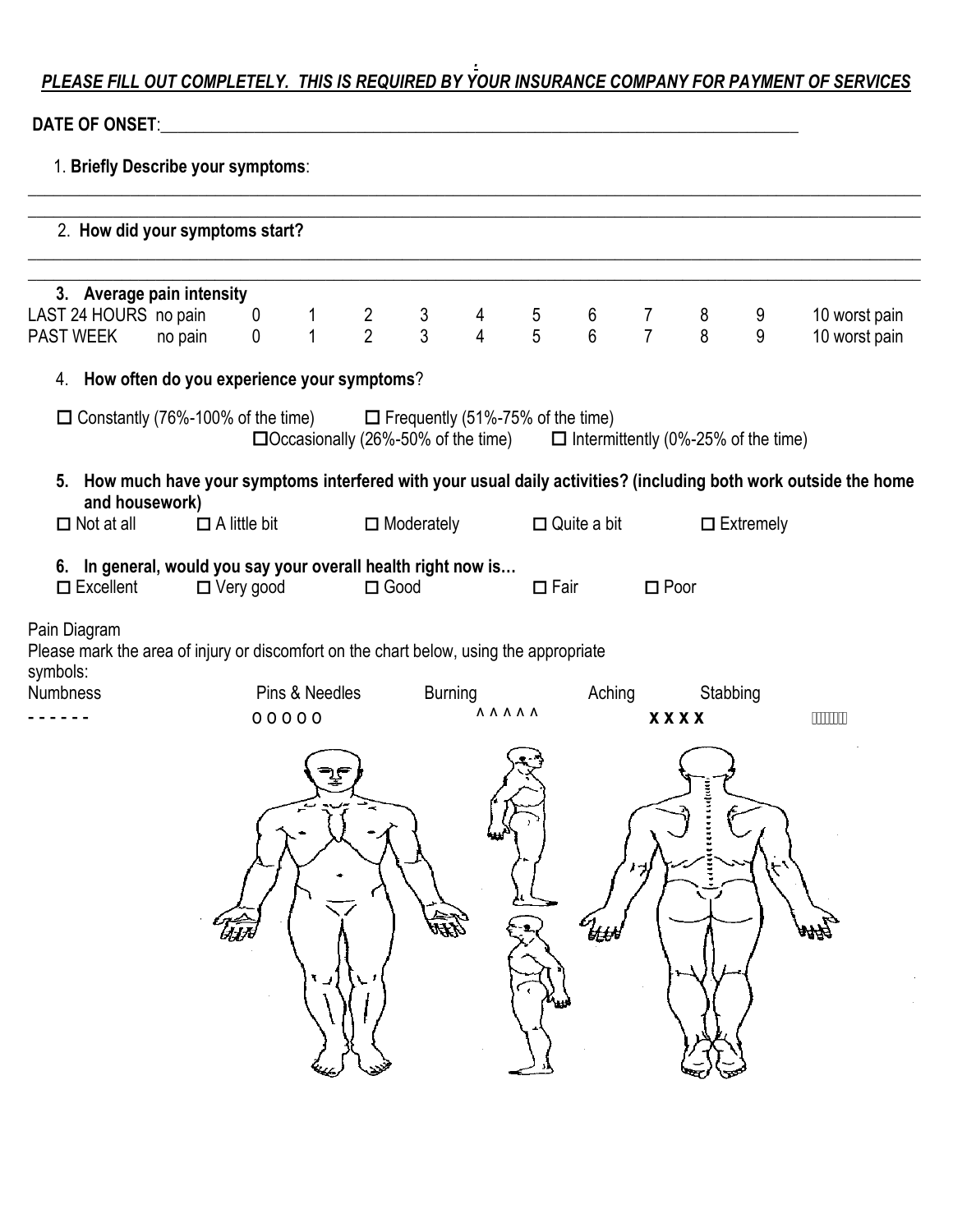#### **Next Level Physical Therapy, P.C. 251 Violet Street, Unit 150 Golden, CO 80401 Phone (303) 279-6000 Fax (303) 279-7799**

#### **FINANCIAL POLICY STATEMENT**

For and in consideration of services rendered by Next Level Physical Therapy, P.C. (Next Level) I agree to pay all fees in accordance with rates agreed to by me at the time of the service or based on the rates set forth in my Insurance Company's Explanation of Benefits (EOB). I further understand that I am responsible for those authorized fees not covered by my insurance company and for any co-payment that is established by my insurance company. Co-payments are due at the time of service.

If any payment is made directly to me by my insurance company for services billed by Next Level I recognize an obligation to promptly remit same to Next Level.

**Cancellation / No Show Policy**: Unless I cancel a set appointment at least 24 hours in advance, I will be charged for the missed appointment at the rate of **\$35**. This fee is outside of reimbursable insurance coverage and is my sole responsibility. The first **two** will be waiver per our policy.

The above does not apply for those patients that are considered Worker's Compensation cases. However, be advised if W/C benefits are subsequently denied that I will be held responsible for the total amount of charges for services rendered to me. The prescription from the Doctor authorizing physical therapy must clearly indicate that workman compensation is involved.

I agree to pay all charges within 30 days of billing. Billing will occur at the earlier date of when the EOB is processed by Next Level 60 days after billing to the insurance company should the insurance company fail to reply. I agree to pay Next Level interest at the rate of one and one-half percent (1.5%) per month eighteen percent per annum (18%) for any amounts not paid with in 30 days of billing as defined herein.

I understand and agree that if I fail to make any of the payments for which I am responsible in a timely manner, that I am responsible for interest as stipulated above as well as for all collection costs including but not limited to court costs, collection agency fees, and attorney fees.  $\times$  (Initial)

### **I. CONSENT FOR CARE AND TREATMENT**

I, the undersigned, do hereby agree and give my consent for Next Level Physical Therapy, PC to furnish medical care and treatment to x *(Initial)* considered necessary and proper in diagnosing or treating his/her physical condition.

### **SECTION A:**

## **II. AUTHORIZATION TO RELEASE INFORMATION OR RECORDS**

I, hereby assign all medical and/or surgical benefits to include major medical benefits to which I am entitled, including Medicare, Medicaid, private insurance, and third party payers to Next Level Physical Therapy, PC. A photocopy of this assignment is to be considered as valid as the original. I, hereby authorize said assignee to release all information necessary, including Medical Records, to secure payment to be valid for life time of ninety-nine years (99) or upon death.

#### **SECTION B:**

I authorize the use or disclosure of my protected health information (PHI) as described below. I hereby give my permission to Next Level Physical Therapy, PC to use or disclose my PHI in the manner described herein.

#### **SECTION C:**

#### Personal Health Information to be disclosed:

We may call your home or office and leave a message in reference to any items that assist the office in coordination of care. Examples of these items would include such items as appointment reminders, insurance items needed, or other items related to your clinical care.

Purpose of the Disclosure: The disclosure is being made for the following reasons:

- For purposes of providing you timely information about appointments, insurance items or other items relation to your clinical care.
- Communication with doctors, referring providers in collaboration of your care.
- (Initial)

### **SIGNATURE:**

My signature below acknowledges that I have read this Authorization, understand my rights as described herein, and authorize release of my PHI.

**Signature Patient or Legal Guardian:**  $\infty$  **Date:**  $\infty$  **Date:**  $\infty$  **Date:**  $\infty$